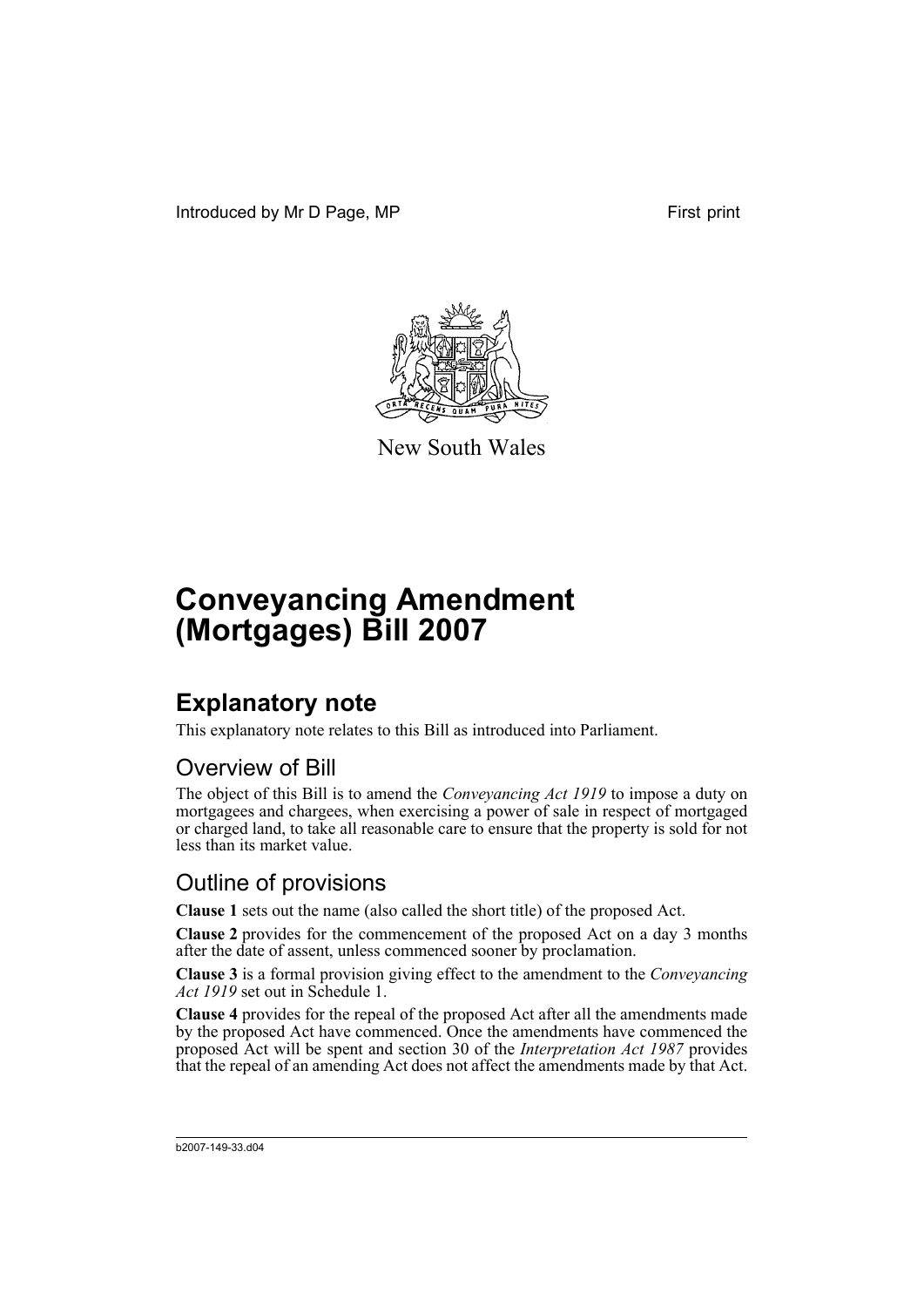Conveyancing Amendment (Mortgages) Bill 2007

Explanatory note

#### **Schedule 1 Amendment**

**Schedule 1** inserts proposed section 111A (Certain duties of mortgagees and chargees) into the *Conveyancing Act 1919* to give effect to the object of the Bill outlined above.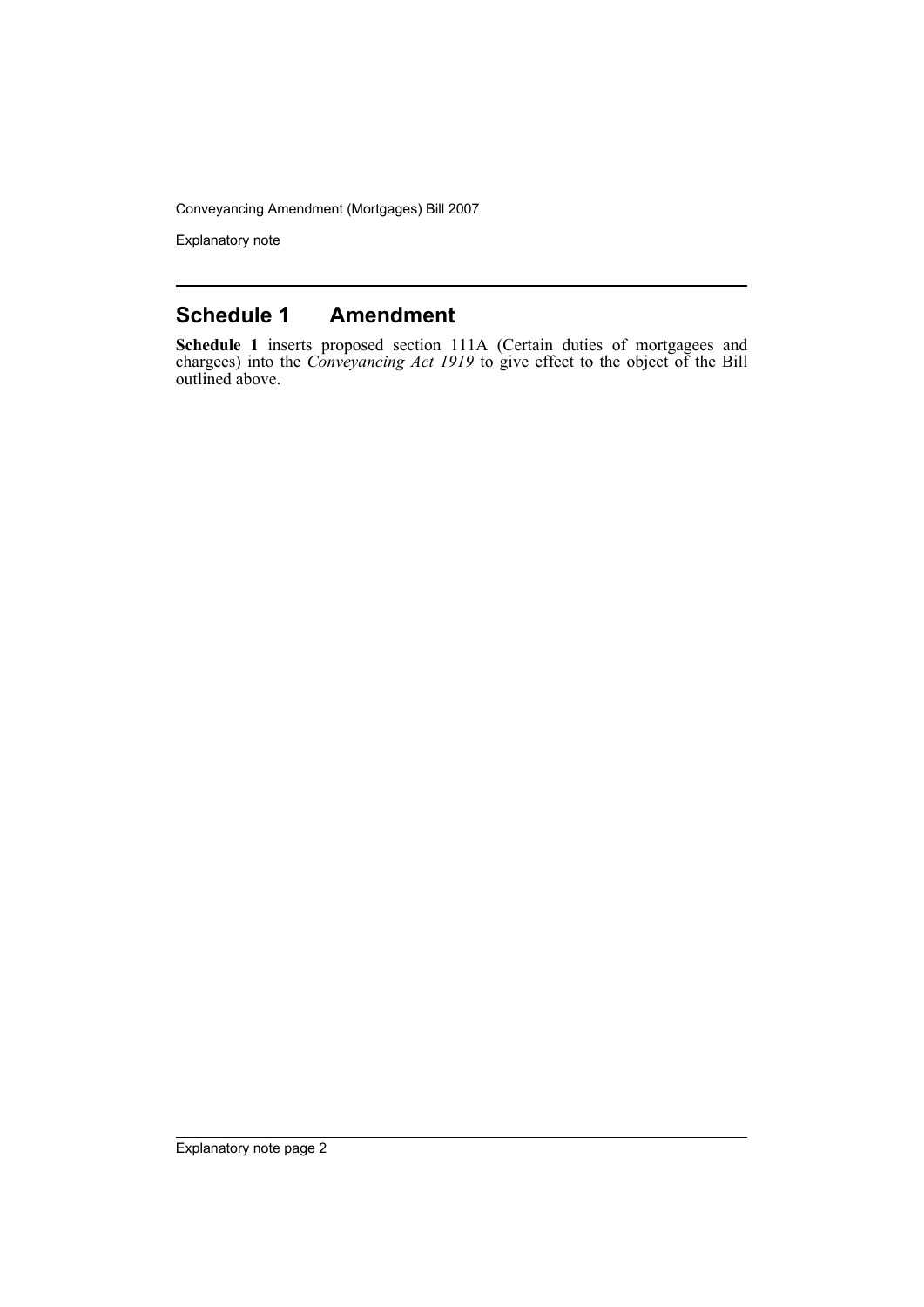Introduced by Mr D Page, MP First print



New South Wales

# **Conveyancing Amendment (Mortgages) Bill 2007**

## **Contents**

|                                         | Page          |
|-----------------------------------------|---------------|
| Name of Act                             |               |
| Commencement                            | 2.            |
| Amendment of Conveyancing Act 1919 No 6 | $\mathcal{D}$ |
| Repeal of Act                           | 2             |
| Schedule 1 Amendment                    | 3             |
|                                         |               |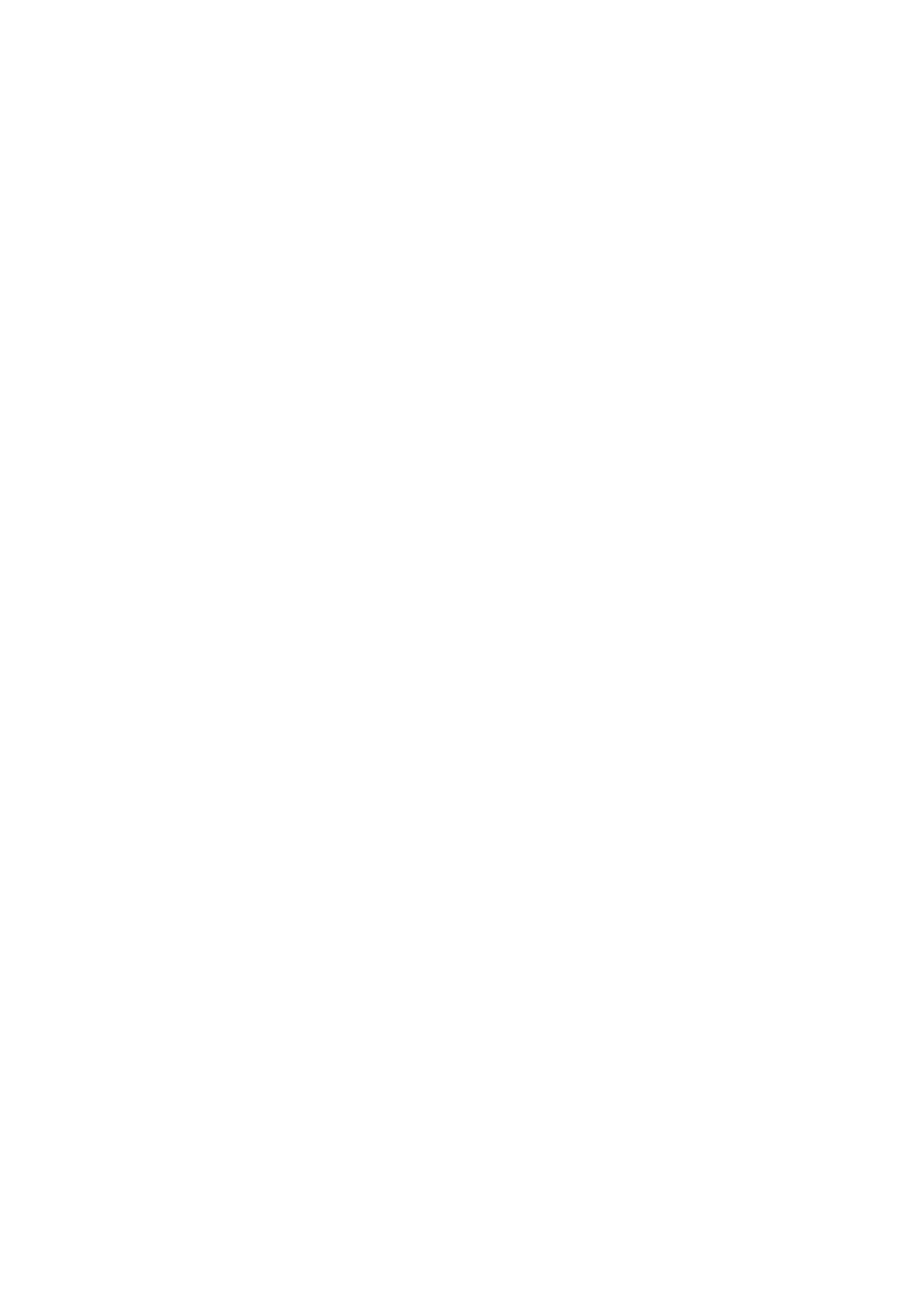

New South Wales

# **Conveyancing Amendment (Mortgages) Bill 2007**

No , 2007

#### **A Bill for**

An Act to amend the *Conveyancing Act 1919* to make further provision with respect to the duties of mortgagees and chargees.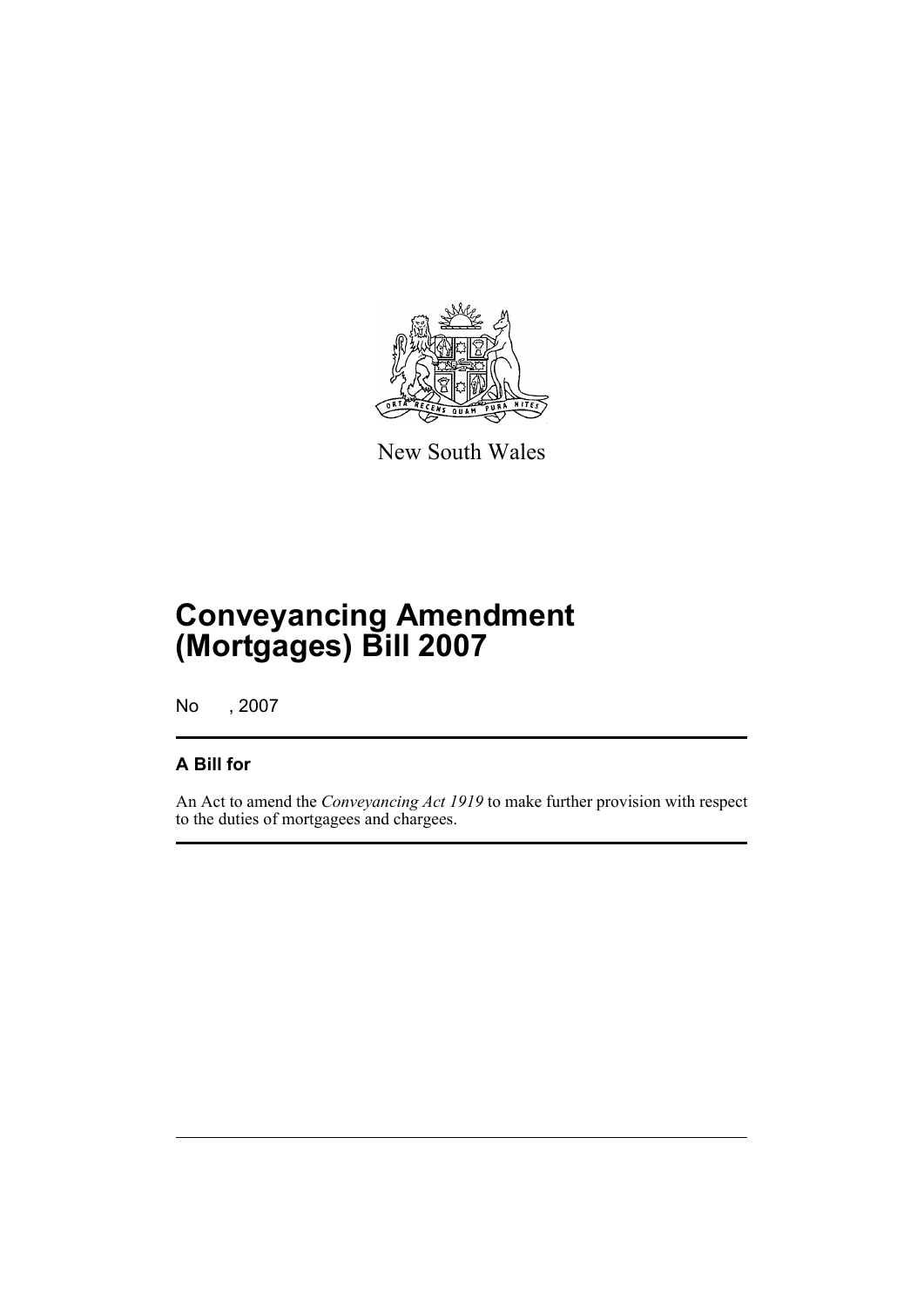<span id="page-5-3"></span><span id="page-5-2"></span><span id="page-5-1"></span><span id="page-5-0"></span>

|              |     | The Legislature of New South Wales enacts:                                                                                                                | 1              |
|--------------|-----|-----------------------------------------------------------------------------------------------------------------------------------------------------------|----------------|
| 1            |     | Name of Act                                                                                                                                               | 2              |
|              |     | This Act is the <i>Conveyancing Amendment (Mortgages) Act 2007</i> .                                                                                      | 3              |
| $\mathbf{2}$ |     | <b>Commencement</b>                                                                                                                                       | 4              |
|              |     | This Act commences on the day that is 3 months after the date of assent,<br>except in so far as it is commenced sooner by proclamation.                   | 5<br>6         |
| 3            |     | <b>Amendment of Conveyancing Act 1919 No 6</b>                                                                                                            | $\overline{7}$ |
|              |     | The Conveyancing Act 1919 is amended as set out in Schedule 1.                                                                                            | 8              |
| 4            |     | <b>Repeal of Act</b>                                                                                                                                      | 9              |
|              | (1) | This Act is repealed on the day following the day on which all of the<br>provisions of this Act have commenced.                                           | 10<br>11       |
|              | (2) | The repeal of this Act does not, because of the operation of section 30<br>of the <i>Interpretation Act 1987</i> , affect any amendment made by this Act. | 12<br>13       |